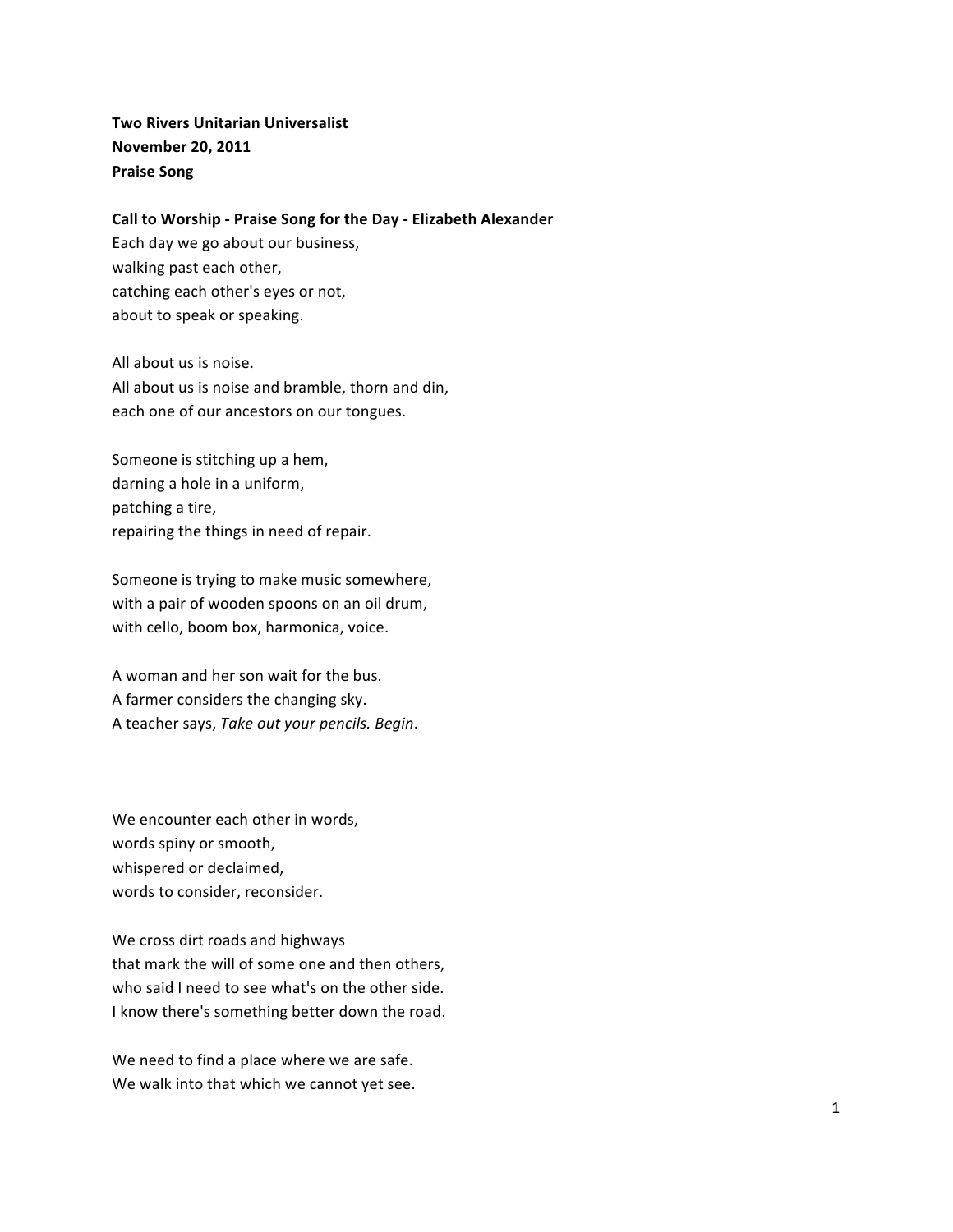Say it plain: that many have died for this day. Sing the names of the dead who brought us here, who laid the train tracks, raised the bridges, picked the cotton and the lettuce, built brick by brick the glittering edifices they would then keep clean and work inside of.

Praise song for struggle, praise song for the day.

Praise song for every hand-lettered sign, the figuring-it-out at kitchen tables.

Some live by love thy neighbor as thyself, others by *first do no harm* or take no more than you need.

What if the mightiest word is love? Love beyond marital, filial, national, love that casts a widening pool of light, love with no need to pre-empt grievance.

In today's sharp sparkle, this winter air, any thing can be made, any sentence begun. On the brink, on the brim, on the cusp, praise song for walking forward in that light.

## Reading - "All this Beauty" By Rebecca Parker

Moses was out doing his job one day, minding his own business in the pasture, keeping watch over the flocks by day when he saw the bush on fire!

You've seen it.

I saw it one morning as I watched the dawn alight skim the tops of the cedars, transfusing the mists over the silver water. You've seen it in the face of a newborn child or your lover's eyes in a moment of intimacy. You've seen it in the rain forest or the high ridges of the Smokey Mountains.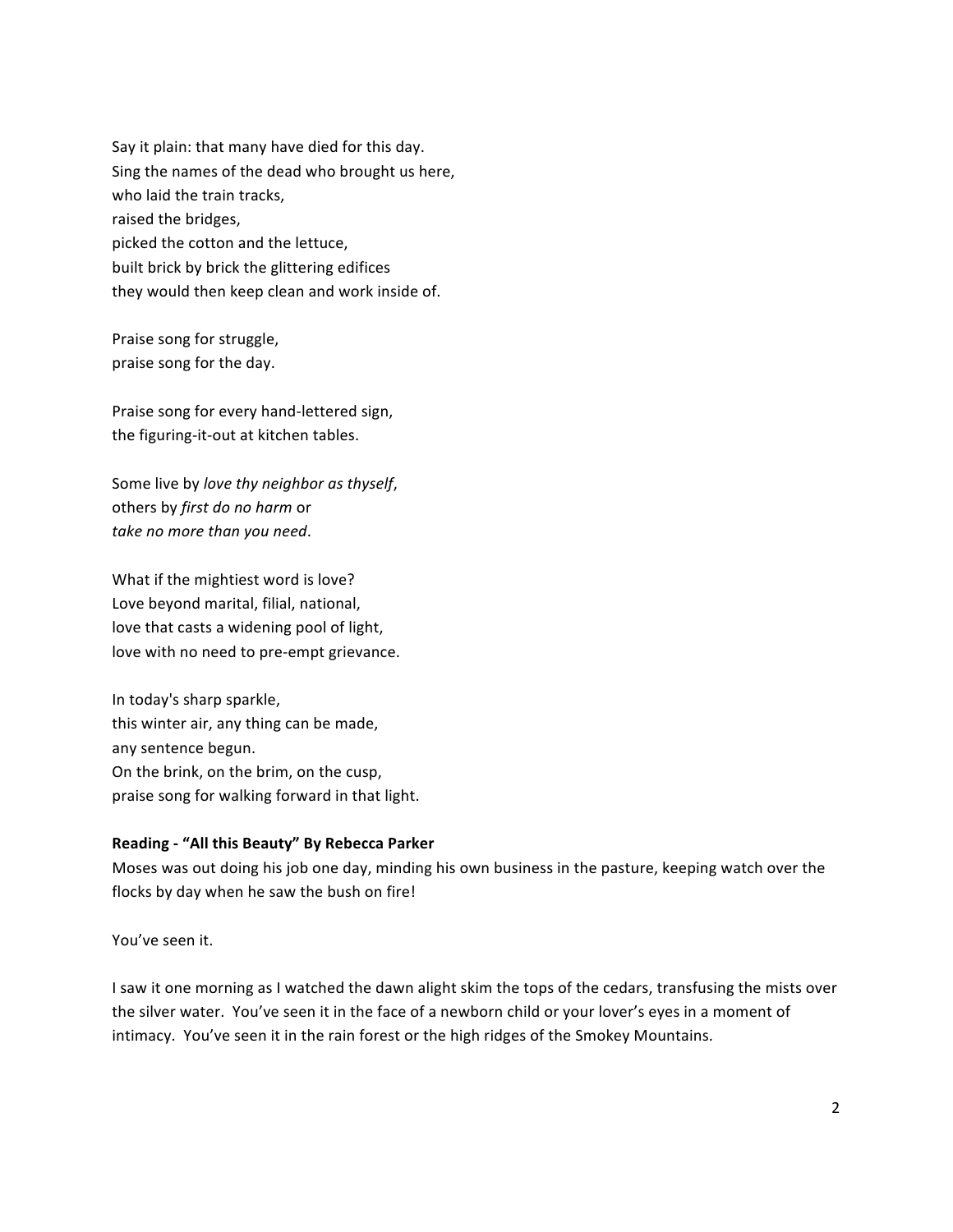You've seen it in the middle of a church service when people were singing, or felt it in the silence. It has whispered to you in a tender voice. It has held you and stopped you in your tracks.

And you too, have asked, "What do we do with all this beauty?"

When Moses saw it, the voice from the bush said, "you must go back to Egypt where I have seen my people in their travail. You must lead them to freedom."

Moses, of course, said what anyone would: "Ask someone else to do this!"

But the voice was insistent. "No, you must go. You must offer this leadership."

And Moses wrangled with God and said, "Look, my brother Aaron would be much better, okay? The Quakers would be much better. The progressive Catholics would be much better. The reconstructionist Jews, they could do this!"

The voice was insistent. "No. You must go. You must do this."

Beauty confronts us with the requirement that we place ourselves among the saviors, the redeemers, the leaders in the protection of life. Once you have seen the bush on fire, you are not going to get out of the assignment unless you close your eyes to the beauty.

But if you have seen, if you have taken off your shoes, tasted the blackberries, and felt the tenderness of love, if you have seen how the full force of soul is in each child that comes into this world, you either have to close your eyes or go back to Egypt and set the people free.

The blessing of life is that it will not let us go until we ourselves have offered the blessing we have to give. As Rumi said, "Let the beauty we love be what we do."

## Sermon – "Praise Song" by Gretchen Haley

An African Praise Song starts with the name of the thing or person the Song wants to honor and celebrate.

And so I start this, our Praise song by saying -

Worship.

The second line, goes deeper, tries to name the thing more fully, or describe a particular an aspect of it....

The Old English comes as *Worth-scipe* – Embodying things Worthy, Holding things of Worth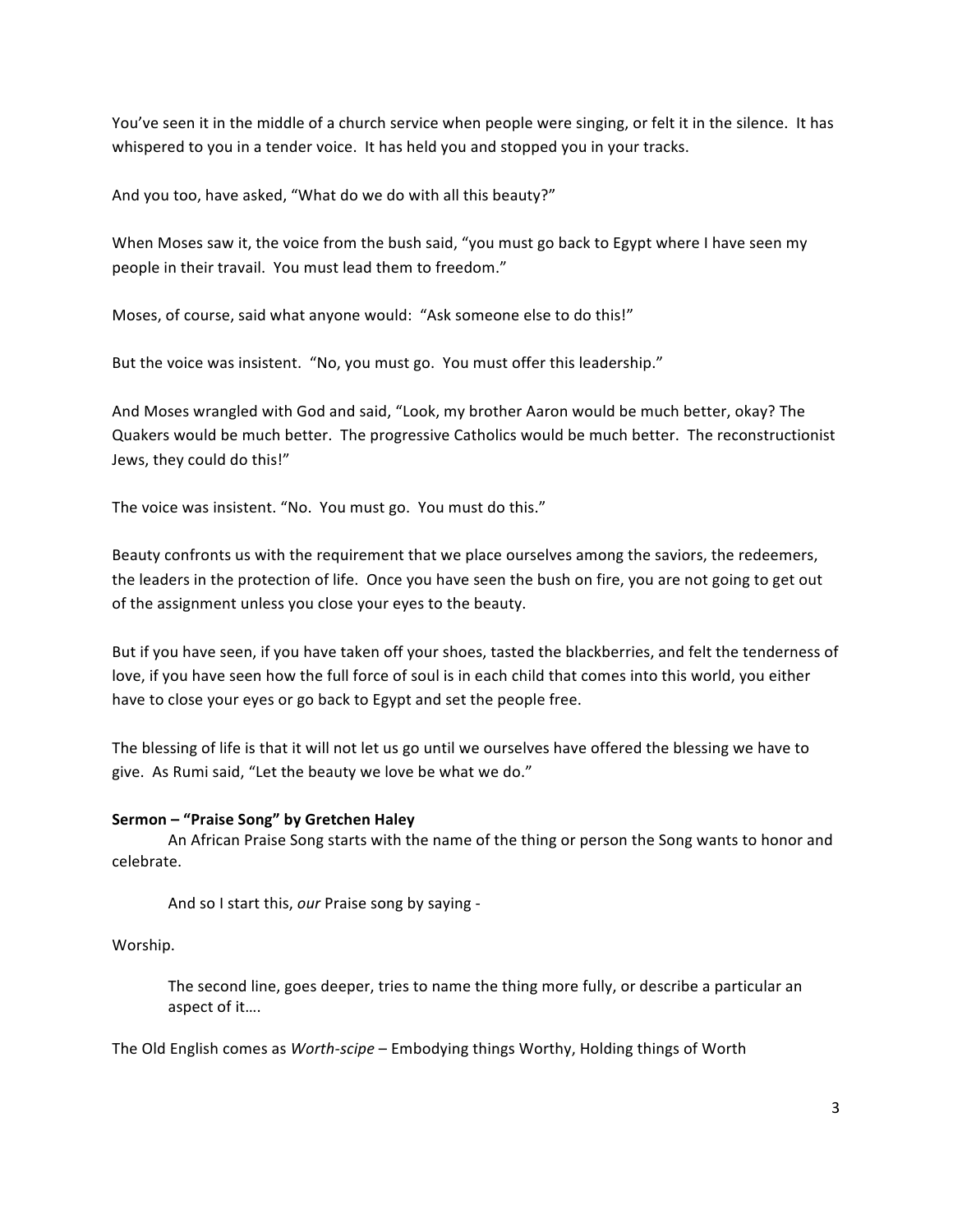…And then another line comes, offering yet another aspect of truth about the object of the Praise Song...

Sunday mornings, we gather together as a community to name and explore what we hold worthy.

…And the lines of the Praise Song keep coming, in this poetic form, with a certain rhythm and cadence, 5 to 12 lines usually, but sometimes it can go on and on, lasting until the thing has been adequately named, and praised, and adorned...

Unitarian Universalists worship like the African Praise Song, digging in together to the deepest places, delving in, never quite satisfied we've yet approached Ultimate Truth, never prepared to declare we've praised what Matters Most of All, given voice to *all* that is worthy of praise, given thanks for *all* the unbearable goodness of it *all*.

Like many versions of the African Praise Song, this one is a call and response.

Before you get too nervous, let me help you imagine what that means by giving an example of call and response. It's from Toni Morrison's Beloved.

Baby Suggs is leading worship, and she starts like this: "'Let the children come!'" she calls out.

"And the children who've followed her, run toward her.

'Let your mothers hear you laugh,' she tells them, and the woods ring.

And then she invites the men, and says 'Let your wives and your children see you dance,'

And groundlife shudders under their feet.

Finally, she calls the women to her, 'Cry,...for the living and the dead. Just cry.'

And without covering their eyes, the women let loose."

"Their worship time started that way," Toni Morrison tells us: "laughing children, dancing men, crying women and then" - like all good worship – "it got all mixed up.

"Women stopped crying and danced; men sat down and cried; children danced, women laughed, children cried until, exhausted and riven, all and each lay about the Clearing damp and gasping for breath."

So though I said we worship like the African Praise Song, this call and response part, it's a little scary for us, I know.

But, I've seen its spark here, among us. I've seen you, moved, like you could call out. Like you could raise your hands. I've seen tears flowing, and not just from those of us who shed tears as easily as we breathe. I've heard you begin to give yourself over to laughter and *mm-hmms* and nods.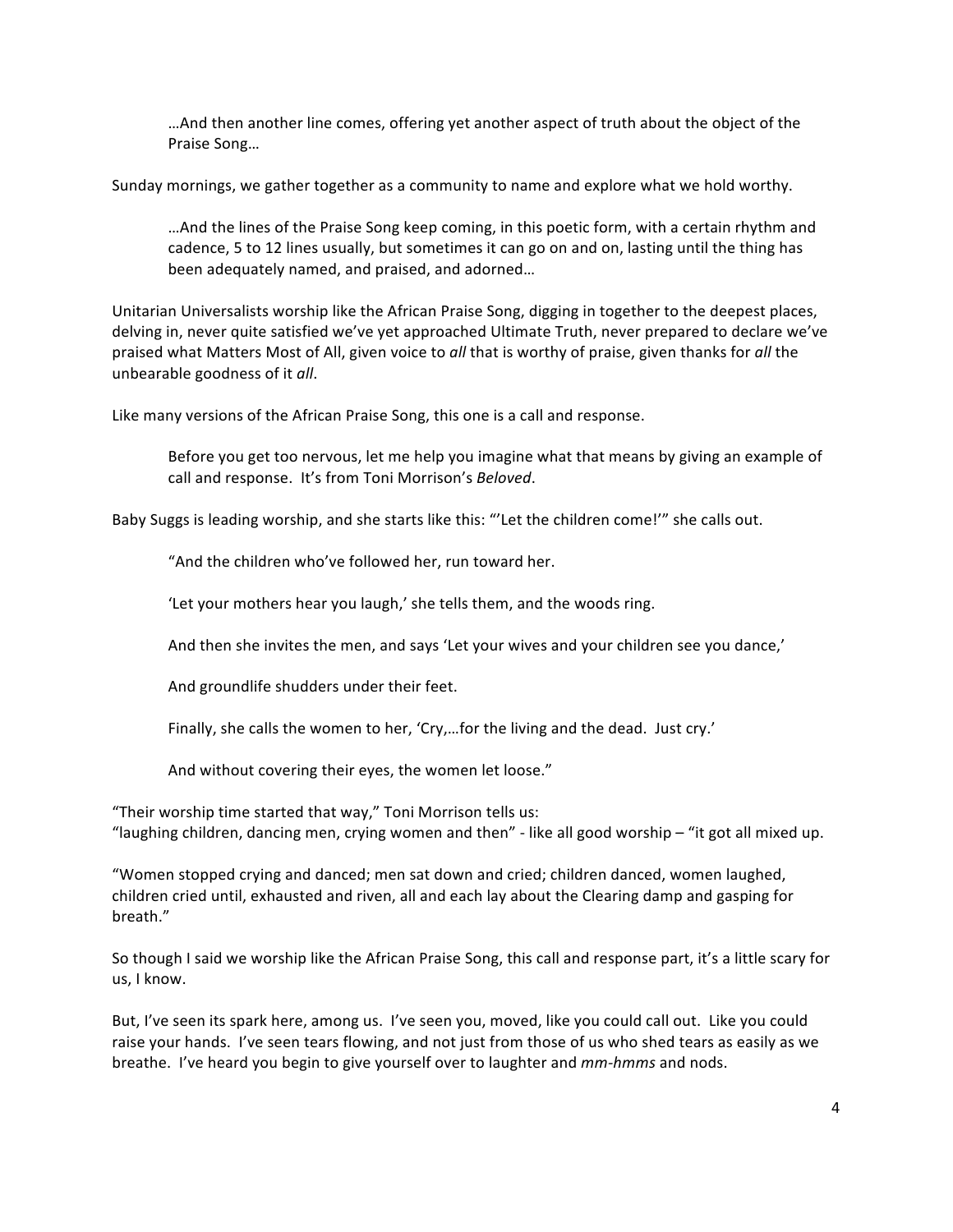This Praise Song we're making right here, today – it's an invitation to give ourselves over to these sparks.

I'll call, you respond – with Rebecca Parker's question: *What will we do with all this beauty?* 

Say it the way that comes to you, a part, or whole – What will we do – with all this beauty?

Say it, or sing it, dance it even.

Say it when you *must* say it. When something I say, or something in the air, when something *moves* you, reminds you that you too have seen the bush on fire and you can't not say:

*What will we do – with all this beauty?* 

Whenever you *must* say it, that's your cue.

And when you give it voice, know it'll be met by others.

Meet others as they call out. Greet each other in your brave response.

Don't be scared.

Are we ready? Here we go.

Worship.

A while back, I was a part of a Unitarian Universalist Worship Committee where we spent a lot of time arguing about whether or not what we did on a Sunday morning was worship.

*Worship implies a deity, one of our committee members insisted, worship means one above all, and I* don't believe in any of that anymore.

And though I knew what he meant, I thought to myself, How many miracles have you witnessed today? Too many to count.

How many places where there may have been nothing, is there something, and is that something beautiful, joyous, beyond measure?

How much is worthy of praise, and whatever could we do to earn such a possibility as this one life, and how many shouts of joy and thanks could we offer and still not express sufficient gratitude?

I thought, we should worship more, not less.

Glory be: Friendships renewed! Praise be: Bodies renewed; Sing out for: New Homes and remodeling plans; Let us give thanks for: Wedding proposals and positive pregnancy tests; Let us worship: Growing life inside us all, good news of life's re-creation, this new day...

And the gathered people say: What will we do with all this beauty?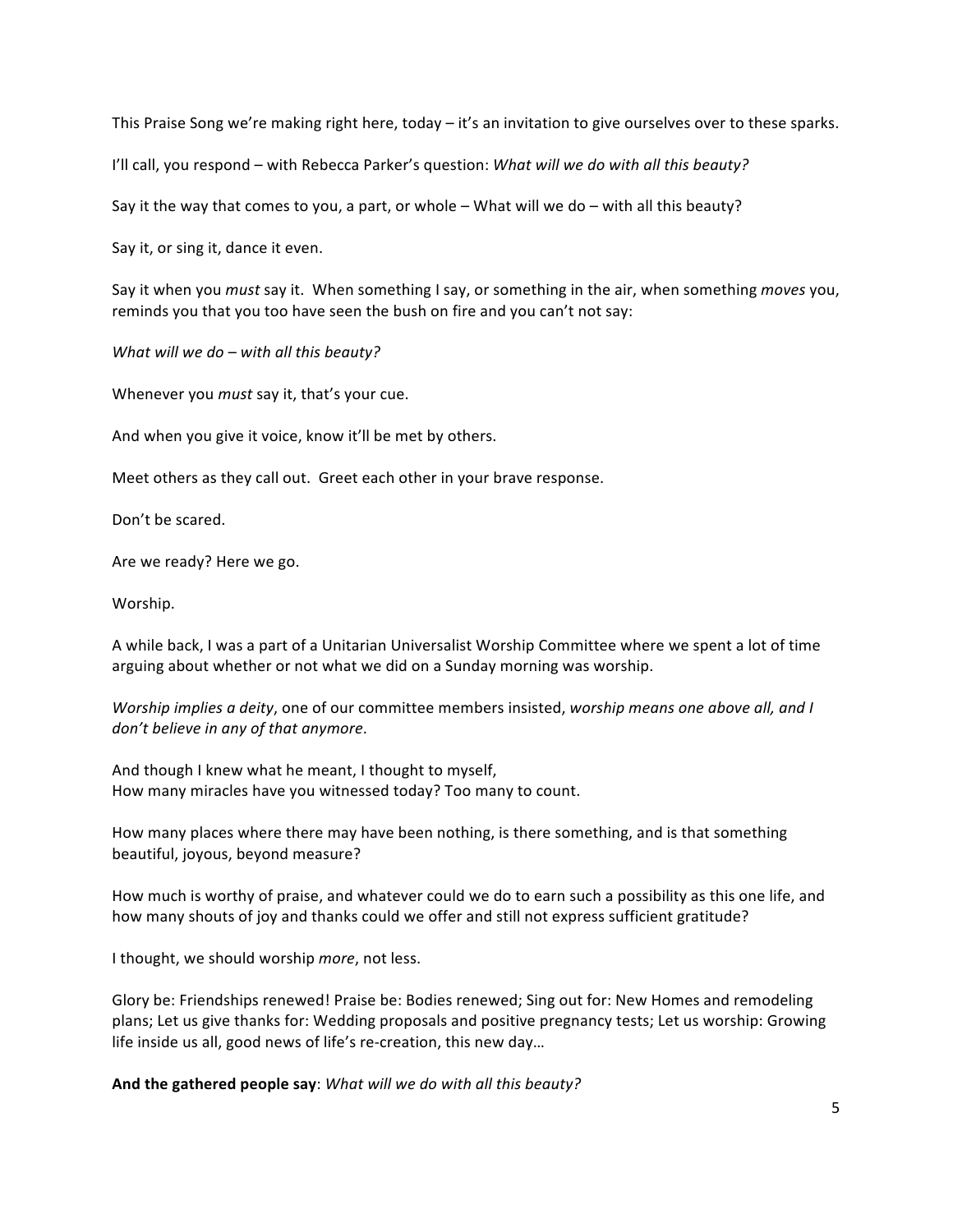Worship. Praise, give thanks. On Sunday morning, on every morning (if we're lucky and willing) Praise beauty as it flourishes.

There are other words Unitarian Universalists use to describe what they're up to on a Sunday morning – we say: services, meetings, gatherings – these words are all good. But there's something about the word – *Worship* – that gets to more what I hope we're up to, what I hope we are experiencing when we meet and gather together.

Worship – it's not a time just for our brains (though bring those too) – that's what "meeting" says to me, brain time. And it's not a time that's for work exactly – that's what "service" says to me (though there is some heavy lifting).

Worship is a bigger word with bigger implications.

It says, not only does this time matter, but matters in the biggest way.

It's not just a gathering about *anything*, about whatever curious thing we've decided to talk about on any given day.

It's what we care *most* about. What we want our lives *most* to be about.

Worship says, there'll be singing, and there'll be silence, there'll be candles and there'll be prayers.

And, worship says there'll be *preaching* – not lectures or talks or even reflections – these are all words we use sometimes - but what I hope you *expect* when you come to *Worship* on Sundays, is *preaching* –

Preaching - rooted in a specific religious tradition, boldly proclaiming a particular religious vision.

Preaching that seeks to comfort, and seeks to challenge, to let loose and to form.

Preaching that holds out before the gathered people, not just who we are now, but who we are called to become, both as individuals and as a religious community.

Preaching is vigorous, and often passionate, and it has everything to do with that thing we've been trying to get at this month – what matters Ultimately.

Which means that when the preaching is flowing – it's coming from my deepest sense of self – *and* from someplace that has absolutely nothing to do with me.

And so, in our worship time, especially in the preaching time, I show up, all the way, with my whole heart, and also, I get out of the way, and welcome, Spirit.

Worship invites us all to show up that way - with our whole, most authentic selves, and invite in something beyond ourselves, bravely seeking wholeness in a too-often broken world.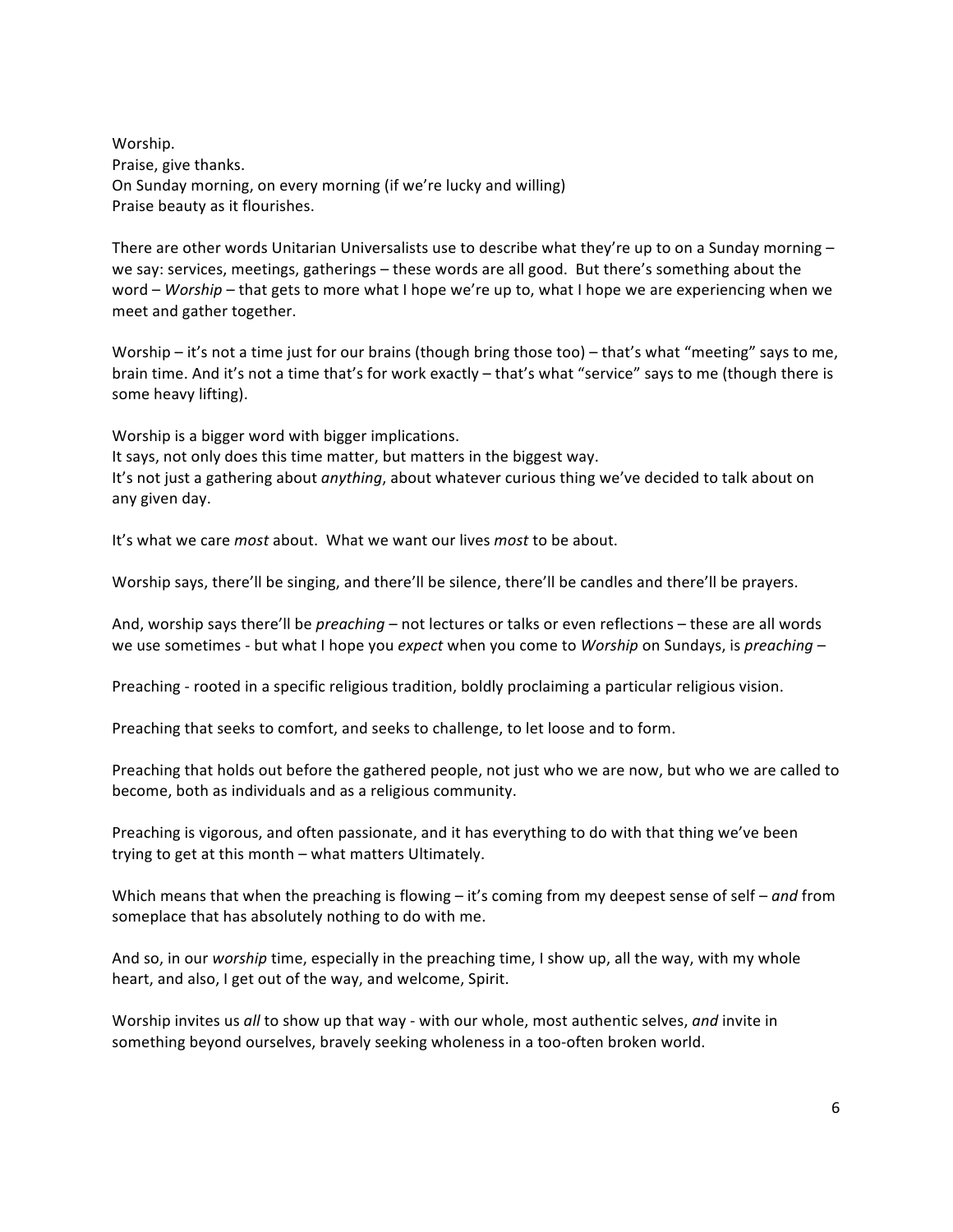Worship says you'll find here real people carrying their biggest dreams and biggest fears, their tears and their laughter, their darkest secrets and their deepest yearnings.

Worship says – like Baby Suggs in her clearing – we might dance, we might sway our arms in the air, we might call out - ---  $(( ))$ 

We might do whatever we need to do to name and praise the surprising work of love in this world, the bright glory of life that just keeps on coming, lift our heads and our hearts and let them open to All this Beauty, offering itself to us as possibility, again, again, again.

In the silence that followed her calling out in the Clearing, the preacher, Baby Suggs, offered up to all her people, her great big heart.

"'Here,' she said, 'in this here place, we all flesh. Love it. Love it hard.'

And then saying no more, she stood up, and danced the rest of what her heart had to say, while the others opened their mouths and gave her the music."

Love it, her body said. Love it, the music said. Love it hard.

It's one answer to that question - what's the question:

### **What will we do with all this beauty?**

Praise it, adore it, worship it. Love it hard.

Of course, loving all this beauty so hard, it knocks us over just as often as it lifts us up.

We fall to our knees, once we know in our flesh what is worthy of praise.

Loving that hard, it's impossible to prevent – we notice, we pay attention -

And we see, all the infinite places where beauty *is missing* All the ways life does not fulfill its promise All the places of *brokenness and loss* Even inside ourselves -

It's another kind of worship – after praise – another way of naming what is most worthy The flip side of praise, it's called *lament* 

Did you hear about the little girl in eastern Illinois? 10 years old, she took her own life last week, after being bullied for looking like a boy, for just too long.<sup>1</sup>

In my worship time, I need to remember that little girl.

""""""""""""""""""""""""""""""""""""""""""""""""""""""""""""

<sup>1</sup> http://www.advocate.com/News/Daily\_News/2011/11/15/Girl\_Takes\_Life\_After\_Gender\_Based\_Taunting/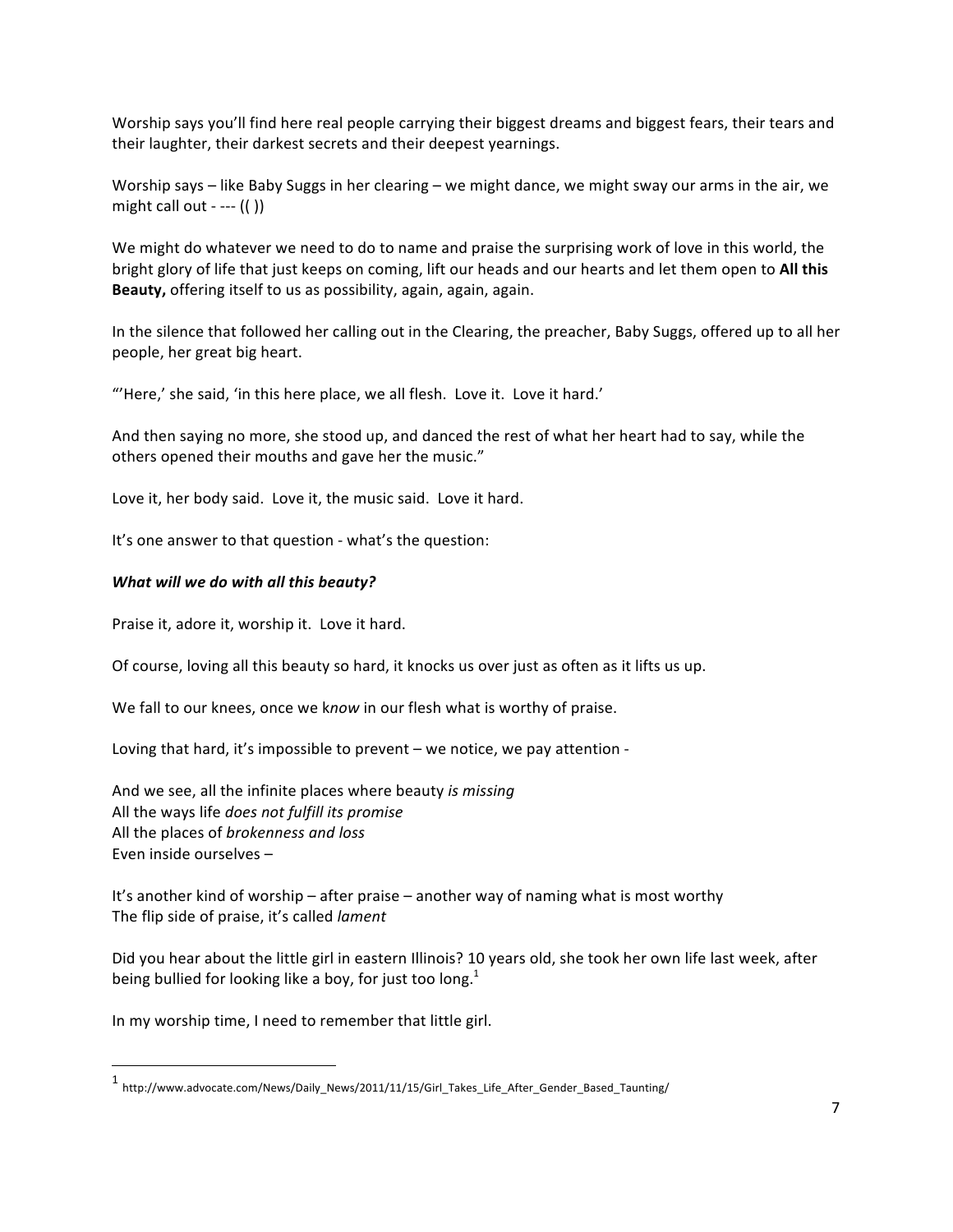I need to be able say: I want her back, that little girl. I want her back.

I don't know what she looked like. I don't know if she looked "like a boy."

But in our worship time, we must cry out to the sky, pleading for a world where it does not matter.

Please, I want a world where she can live no matter what her heart calls her to look like.

I want a world where she believes this world is a place she'd want to live. A world that has that much beauty.

She deserves that much beauty. I want my kids to have a world with that much beauty. I want us all to have a world with that much beauty.

I want to tear my clothes until my heart shows, bare. I want to smear ashes on my face, and call out -*Why?* And *no*. And *help*.

I want to join with my community, as we recite together those words I shared last time from the prophet Habbakuk: "How long shall I cry for help, and you will not listen? Why do you make me see wrongdoing and look at trouble? Destruction and violence are before me; strife and contention arise. Justice never prevails."

I want to turn to my community of faith as we exclaim: **What ever will we do – with all this beauty?** 

Worship – not as praise, but as lament.

Lament- a word that means so much more than protest, though that starts to get at it

Lament is a protest that is beyond hope for change, it's protesting with the same fervor that the praising came, in the same way that you can't possibly do it enough -

Mourn: Families separated across made-up borders; Curse: Moms who can't remember our names for the disease that's taken their brain hostage; Cry against: Daughters watching their fathers arrested, and taken away; Rage at: Human arrogance covering up years of abuse; Grieve: Closed off hearts kept unavailable after too much wounding; Lament: my friend had another interview, but still no job in sight

How is it we can be so lost? We cry out together to the Universe in this part of our Song

Say it plain, as Elizabeth Alexander says We can do better, we are meant for better

Worshipping in protests, our voices are a chorus:

We've seen the bush on fire, we've seen the beauty, we know how much love there is, and how can we do anything but call back to Egypt, let all the people free, let all the people free.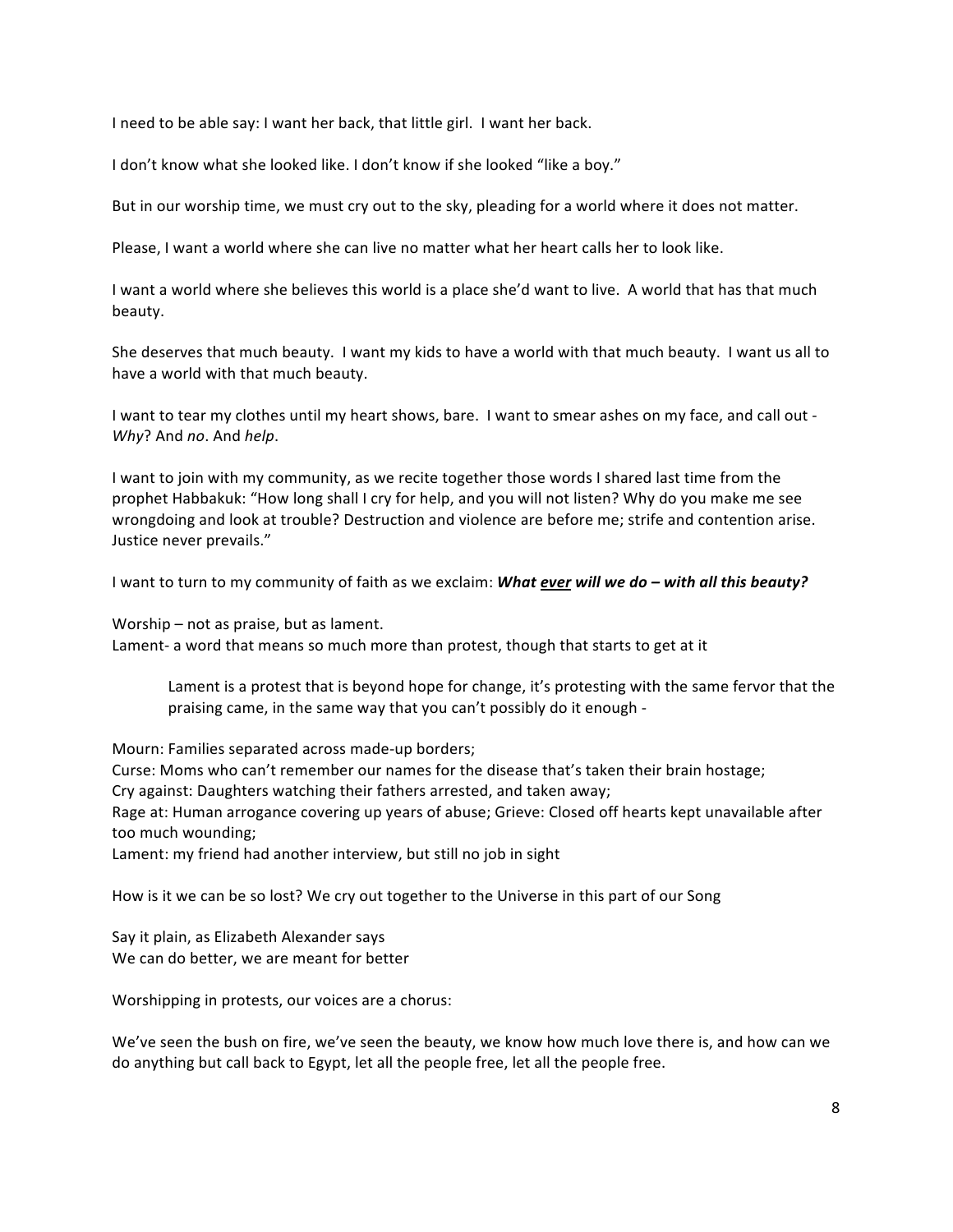### **What will we do?** Do I hear you asking: What will we do?

Rebecca Parker is referencing James Baldwin when she asks the question we've been reciting.

It's from his essay, "The Fire Next Time," which as she says, is "a keen and painful exposition of the depth of loss and grief people of African descent experience in North American culture. But then, at the end of the essay, Baldwin invokes the resilience of spirit, the freshness of new life embodied in children growing up in community and he says,

'The question remains: What will we do with all this beauty?'"<sup>2</sup>

After the praising, and the lamenting, the question still presents itself to us – the worship still goes on.

Calling out with shouts of joy and grief, we worship so hard, love the world so hard, until we're a part of it, a part-ner with the beauty,

a part-ner with all the people who will join us in song,

a part-ner with all the energy we have amongst us,

a part-ner with the Universe in its ongoing creation.

"God is work to be done in the world." remember?

It's what I hope for too – the third and final way I want to offer as an answer to the question you keep" asking-

*What will we do with all this beauty?* Be a part of it. Partner with it. Make more beauty. Close the gap between Praise and Lament.

So that worship doesn't end when you leave here. So that our whole lives become acts of worship.

Lots of people volunteer, lots of people give their time and their talent, lots of people are justicemakers, lots of people are social change agents, lots of people – Unitarian Universalist and otherwise – desire to partner with Life to bring more beauty.

But when I say Partner, I'm still talking about worship. And partnering with the universe as an act of *worship* is something different, something more.

It means singing becomes a reasonable response in a soup kitchen.

It means every meal is a potential communion.

""""""""""""""""""""""""""""""""""""""""""""""""""""""""""""

It means there is no division between "social justice people," and "spiritual people" – it's all worship, and it's all the ways we can't not respond to all this beauty.

Getting up early and making the coffee before your partner wakes. Holding the door for a stranger with her hands full.

<sup>&</sup>lt;sup>2</sup> From "What Shall We Do With All this Beauty?" by Rebecca Parker in *Bless the World: What Can Save Us Now*, pg 123.